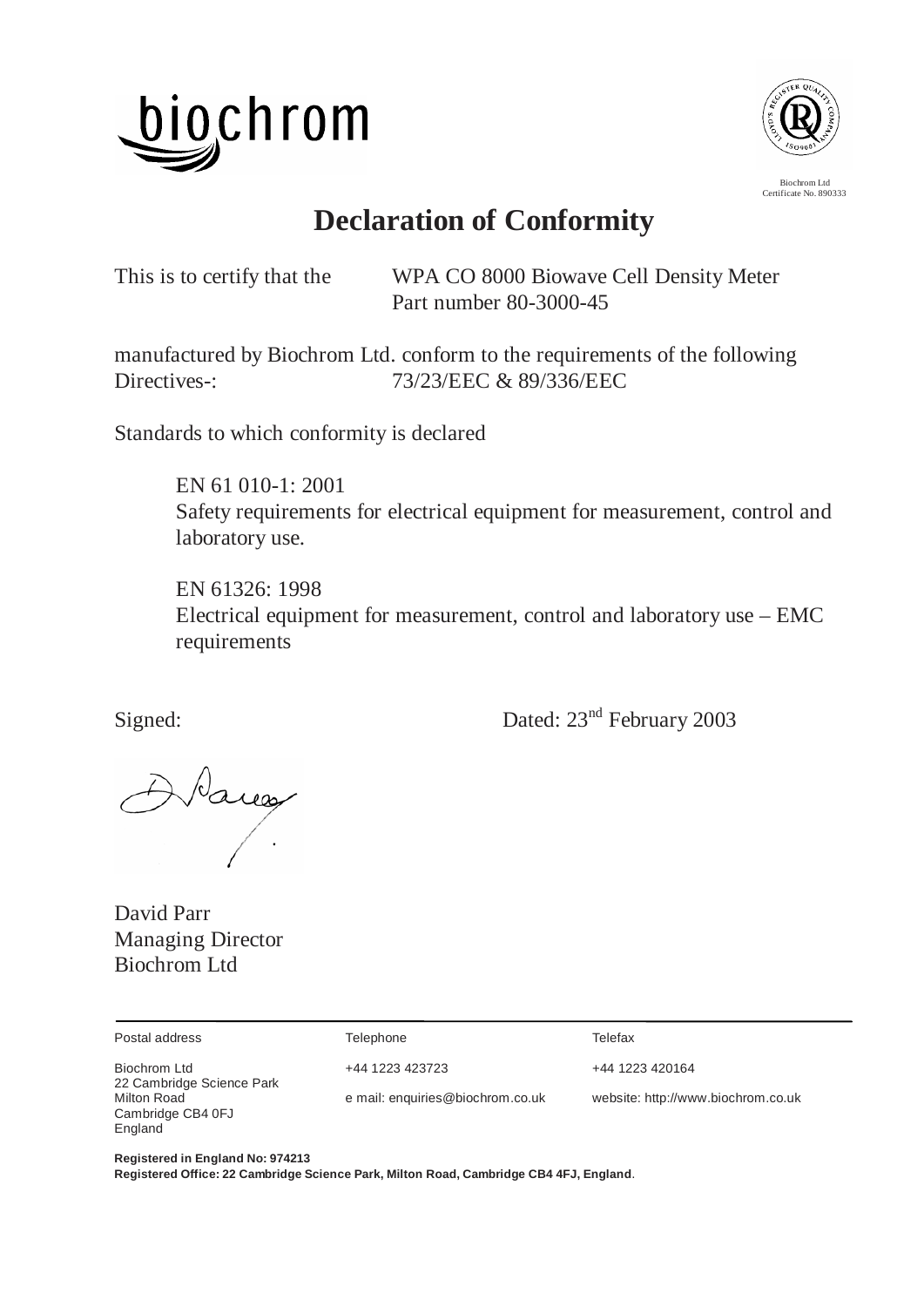## **CONTENTS**

| Unpacking, Positioning and Installation            |                |
|----------------------------------------------------|----------------|
| <b>OPERATION</b>                                   | 2              |
| <i>Introduction</i>                                | 2              |
| Using the Instrument                               | $\overline{4}$ |
| Making a measurement                               | 5              |
| Using the memory function                          | 5              |
| <b>TROUBLE SHOOTING NOTES</b>                      | 6              |
| <b>ACCESSORIES</b>                                 | 7              |
| <b>OUTPUT OF RESULTS</b>                           | 7              |
| Use with serial printer                            |                |
| Use with $PC$                                      | 7              |
| <b>CLEANING AND GENERAL CARE OF THE INSTRUMENT</b> | 8              |
| De-contamination procedure                         | 8              |
| <b>SPECIFICATION AND WARRANTY</b>                  | 9              |
|                                                    |                |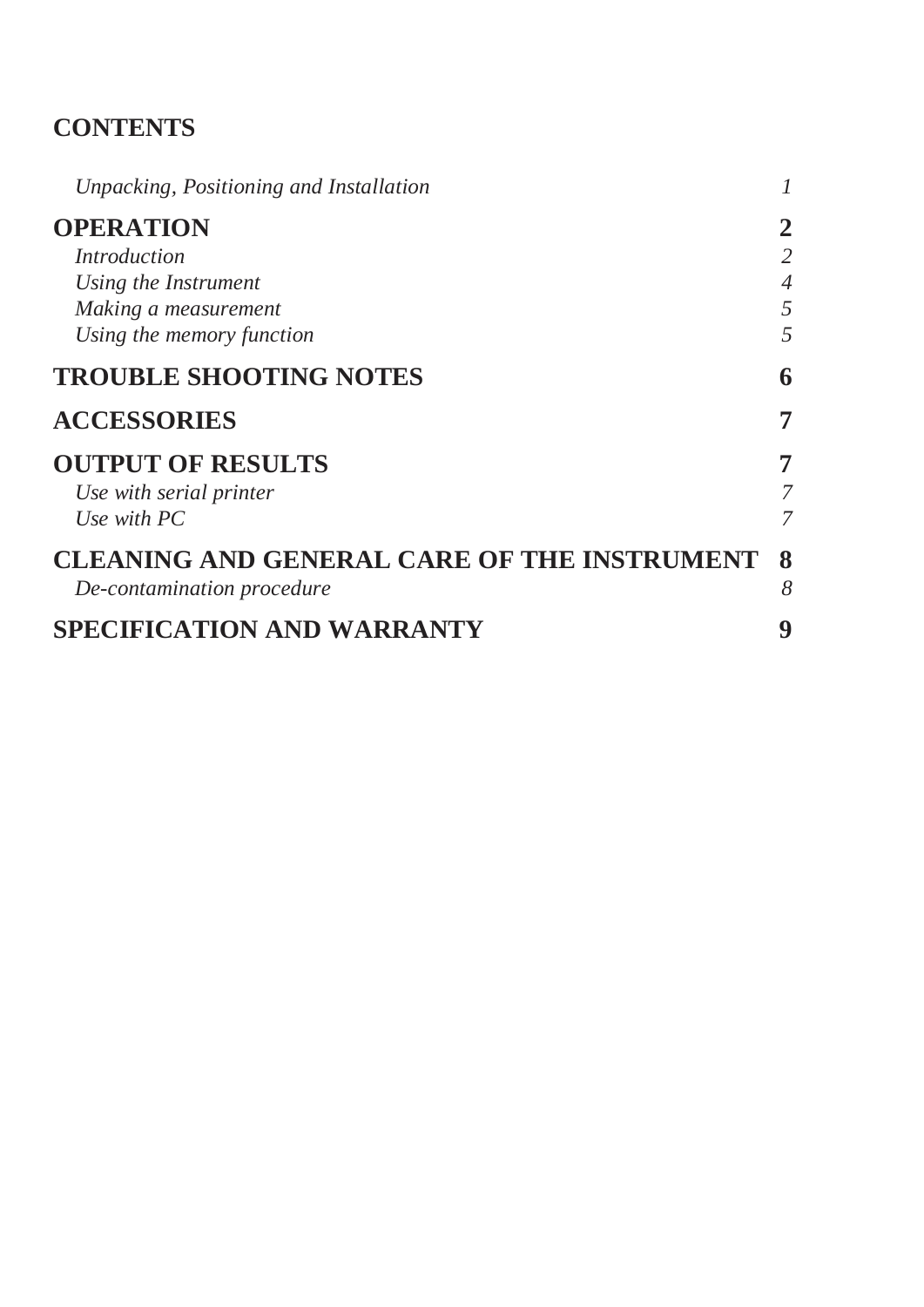## *Unpacking, Positioning and Installation*

• Ensure your proposed installation site conforms to the environmental conditions for safe operation:

Indoor use only Temperature 5°C to 35°C Maximum relative humidity of 80 % up to 31 °C decreasing linearly to 50 % at 40°C

If this equipment is used in a manner not specified or in environmental conditions not appropriate for safe operation, the protection provided by the equipment may be impaired and instrument warranty withdrawn.

- The instrument is powered by the internal rechargeable battery or by mains electricity using the supplied power-adapter. Using the instrument with the mains adapter will automatically recharge the battery.
	- The battery will last approx. 1 month when fully charged with normal use.
	- A full battery recharge will take approx. 12 hours (overnight).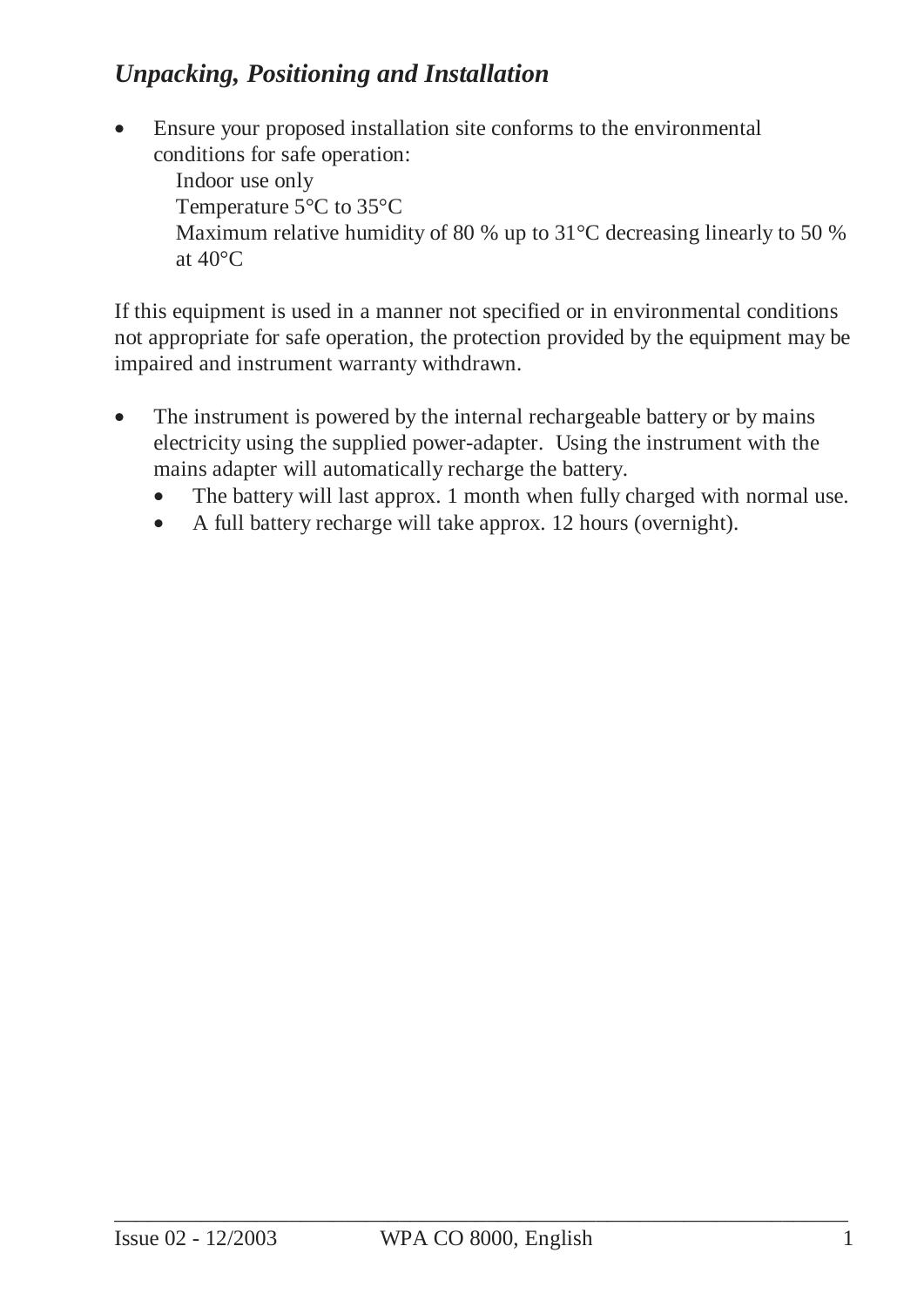# **OPERATION**

### *Introduction*

Your cell density meter is a small easy to use instrument that is dedicated to measuring the density of cells in suspension at 600nm. It is suitable for measuring growth rates of all types of cell including *E.coli* and yeast and has been designed to give comparable readings to other spectrophotometers. To use with other cell types, known concentrations / cell counts (with replicates to gauge error limits) should be plotted against measured OD600 to construct a calibration curve. Clumping together of cells will also affect readings, so the medium they are suspended in will also make a difference. The instrument can be used in incubation cabinets and under anaerobic conditions.

The stage of growth of a bacterial culture needs to be monitored to ensure that the cells are harvested at the optimum point for the greatest density of live cells. The growth curve is given below.



# Measuring Cell Density

Cells should be harvested towards the end of the log phase. The optical density of the sample indicates when this point has been reached. This value varies dependent on the cells being grown.

As bacterial samples are cloudy, they mainly scatter light rather than absorb it. This means that the actual reading obtained is very dependent on the collecting area of the detector after the sample and the optical geometry of the system. These vary depending on the make and model of instrument, so differences in readings between types of instruments are to be expected.

This instrument is dedicated to measuring at 600nm and has been designed to ensure that results obtained using this instrument are comparable with most other spectrophotometers. Readings taken at 595nm will differ only slightly and such differences are normally insignificant.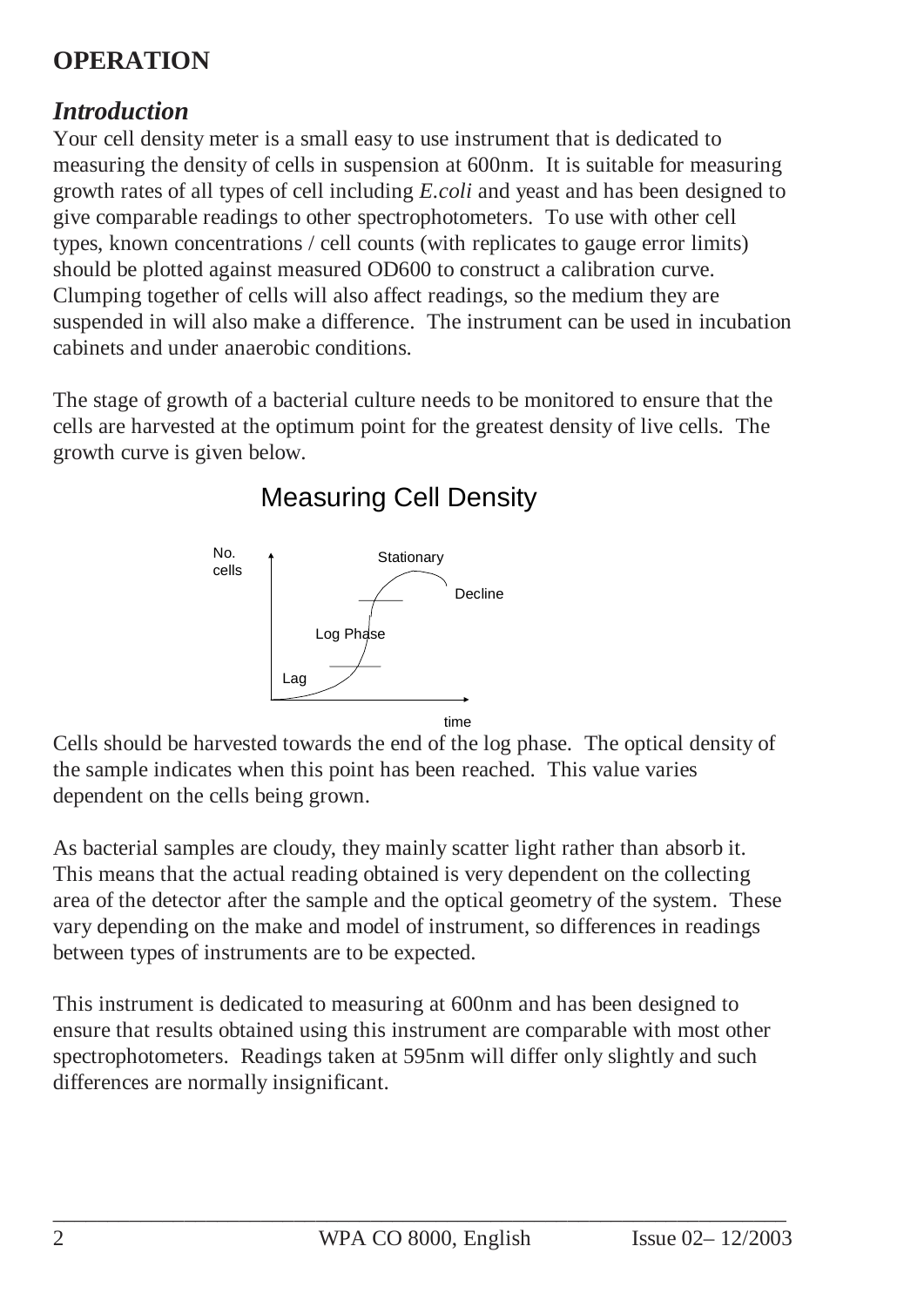A 600nm LED source in combination with a fibre optic is used to obtain the measurement. The instrument can be linked via a serial lead to either a serial printer for hardcopy output or to a PC for download of results to spreadsheet.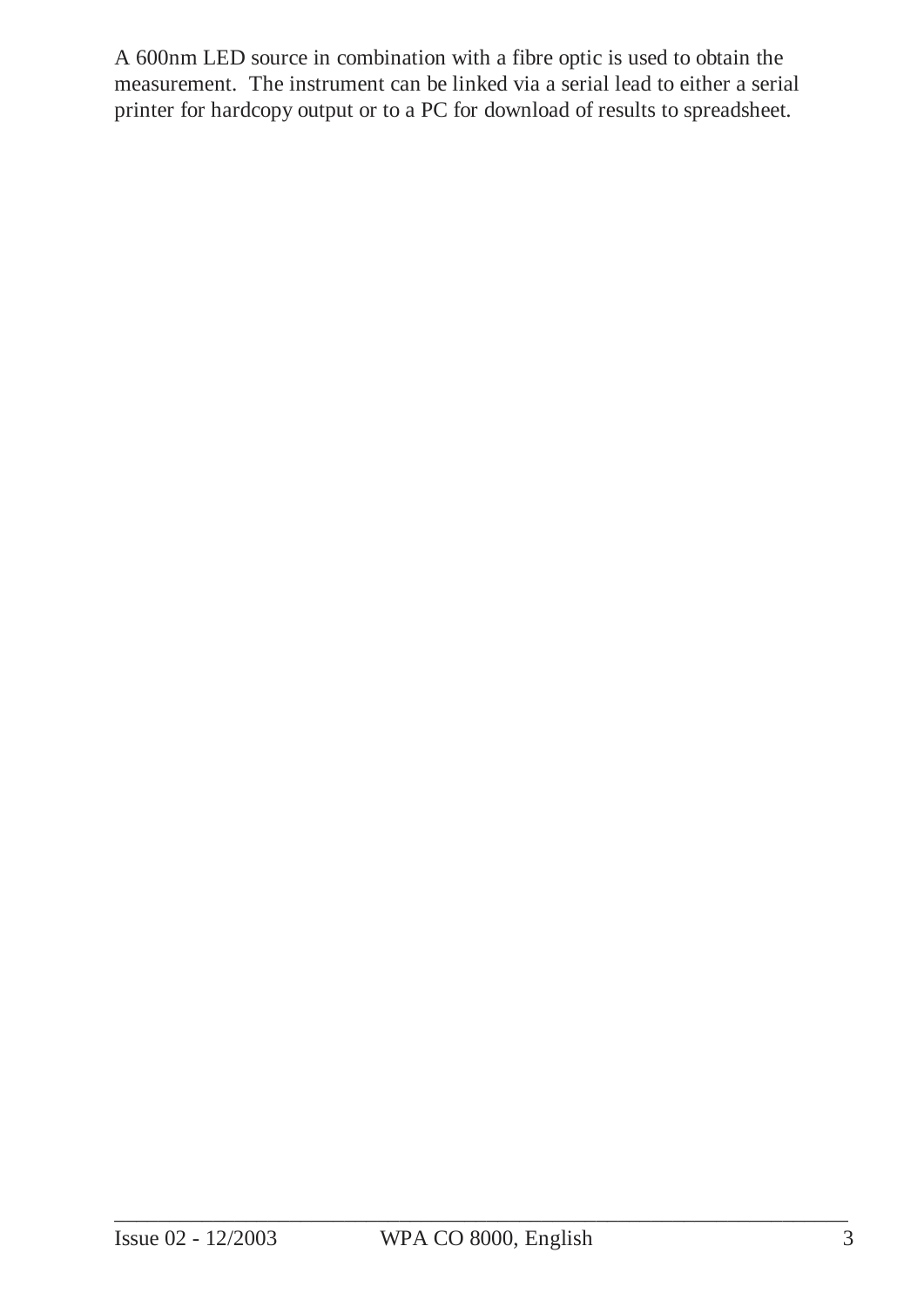### *Using the Instrument*



| <b>Keypad</b>  |                                                            |
|----------------|------------------------------------------------------------|
| on/off         | On / off button                                            |
| $\mathbf R$    | to set reference to 0.000 OD at 600nm on a reference       |
| T              | to make a measurement                                      |
| mem            | Memory button                                              |
| reset          | Press twice to clear stored values                         |
| recall / print | Print results stored in memory                             |
|                |                                                            |
| <b>Display</b> | There is a memory number indicator and a battery indicator |

Note that the light beam shines from front to back through the cell chamber; ensure the cell is inserted in the correct alignment.

The following table indicates the absolute minimum volume necessary for the correct function of the unit. The use of disposable plastic cuvettes is recommended.

| <b>Cuvette/Tube</b>     | <b>Min Volume</b> | Part number | <b>Minimum Depth (approx) from base</b> |
|-------------------------|-------------------|-------------|-----------------------------------------|
|                         | (ml)              |             | of cuvette to meniscus (mm)             |
| Macro Cuvette           | 1.0 <sub>m1</sub> | 80-3000-60  | $14 \text{mm}$                          |
| (max fill volume 4.5ml) |                   |             |                                         |
| Semi-micro              | 0.5ml             | 80-3000-76  | $13 \text{mm}$                          |
| (max fill volume 1.4ml) |                   |             |                                         |
| 10mm diameter tube      | 0.9ml             |             | 16mm                                    |
| 12mm diameter tube      | 1.1ml             |             | 15mm                                    |
| 16mm diameter tube      | 2.2ml             |             | 15mm                                    |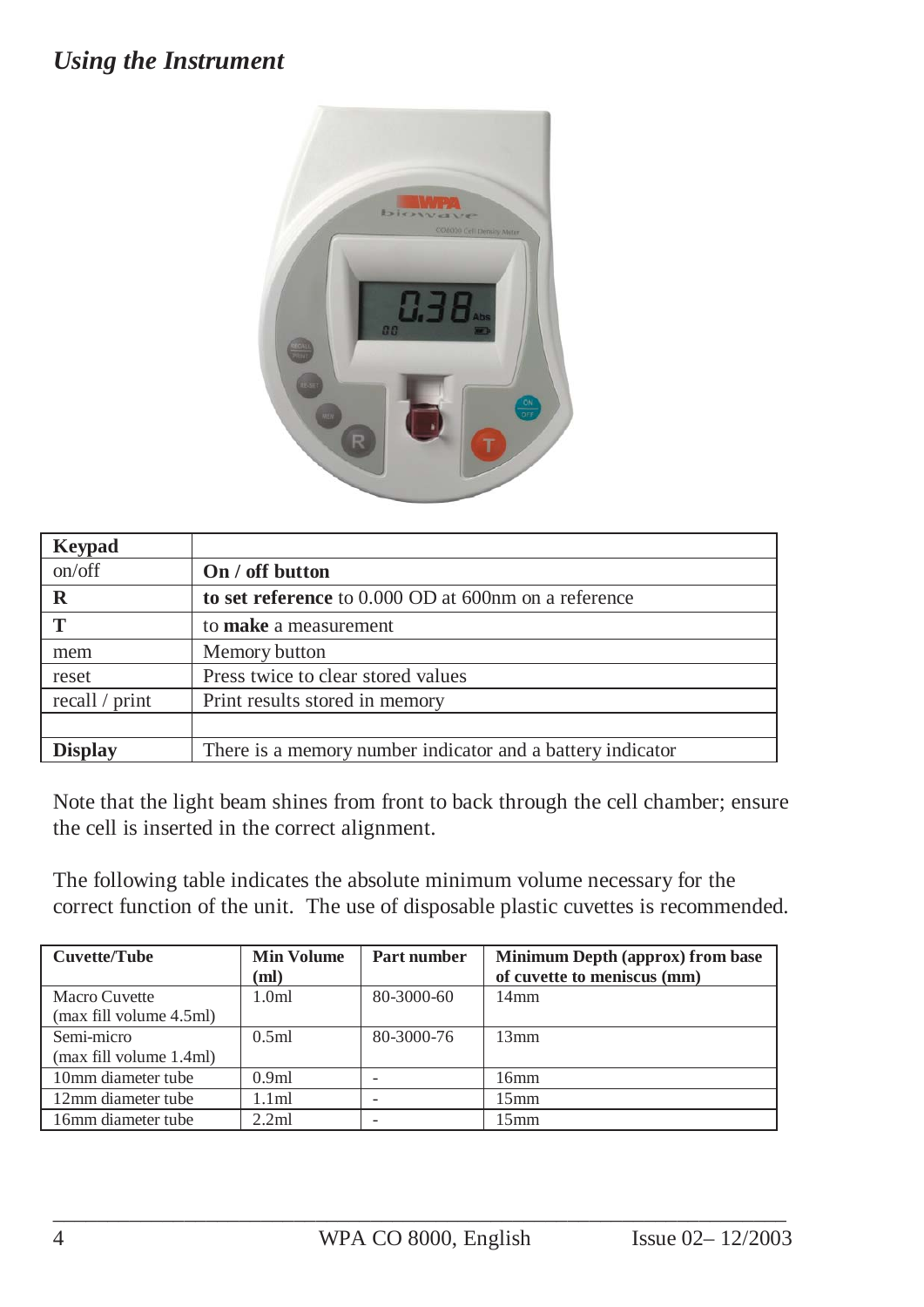### *Making a measurement*

- 1. Switch the instrument on by pressing the ON/OFF button.
- 2. Place a reference sample into the cuvette sample compartment.
- 3. Press and release the R (reference) button. The display will show 0.00.
- 4. Remove the reference sample and replace with the sample solution in a cuvette or tube.
- 5. Press and release the T (test) button. The display will show the OD of the sample in absorbance units.

Multiple samples can be compared with the same reference by placing different samples in the cuvette chamber and making measurements for each one. It is recommended to re-reference with the reference solution every 10 to 15 minutes to avoid any slow instrument drift. If in doubt always re-reference.

### *Using the memory function*

The instrument can store up to 99 readings in the memory. The results can then be viewed, printed or downloaded at a later time. This enables readings to be taken at, for example, an incubator and downloaded to a PC in a different laboratory. The results remain in the memory even when the instrument is switched off.

- 1. Switch the instrument on by pressing the ON/OFF button.
- 2. Press MEM button to display MEM (if not already displayed)
- 3. Place a reference sample into the cuvette sample compartment.
- 4. Press the R (reference) button. The display will show 0.00 but the memory number will not change.
- 5. Insert the sample and press the T (test) button. The result will be displayed and the Memory Number will increase by one.
- 6. To retrieve the results press recall/print. This will print out all of the results held in the memory if the instrument is connected to a PC or printer and cause the memory number to flash. Repeated pressing of the button will display the results in the memory on the screen in reverse order scrolling back to the beginning.
- 7. Press reset or MEM to go back to the latest result.
- 8. Pressing reset when the latest result in the memory is showing will cause the screen to flash **rSt** and **?**.

If no further action is taken the screen will revert to its normal state after 7 seconds. If reset is pressed again whilst the screen is flashing all of the memory positions will be cleared.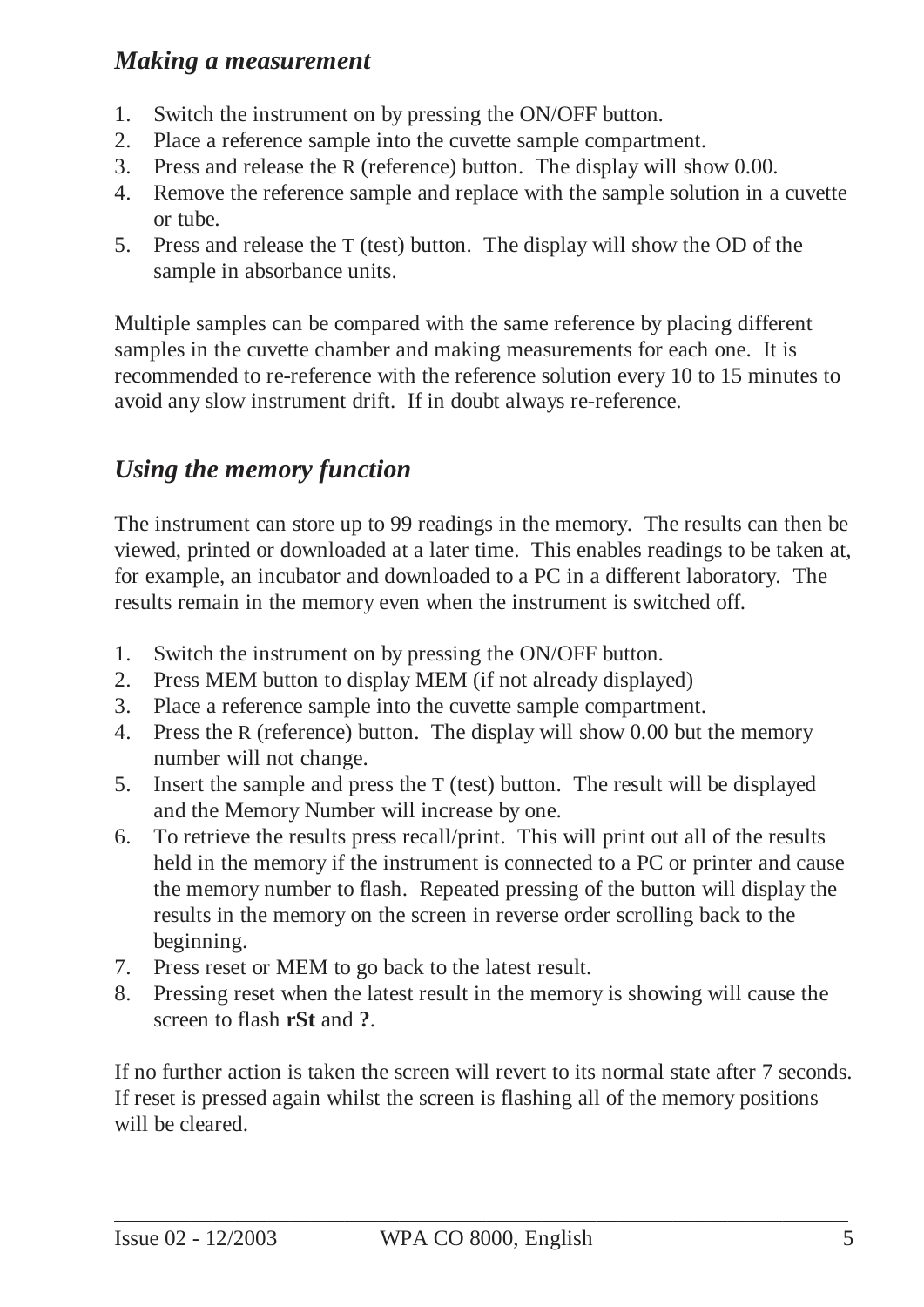## **TROUBLE SHOOTING NOTES**

| <b>ERROR INDICATION</b>         | <b>SOLUTION</b>                                      |
|---------------------------------|------------------------------------------------------|
| A flashing Absorbance reading   | This indicates an Absorbance of more than 1.99       |
| of 2.00 Abs is obtained.        | and is therefore out of range. The sample needs      |
|                                 | to be diluted.                                       |
| A negative reading is obtained. | In normal measurements the test sample has a         |
|                                 | positive Absorbance compared to that of the          |
|                                 | Reference.                                           |
|                                 | Negative readings will be obtained if the            |
|                                 | Reference and Test cuvettes are mixed up.            |
| A flashing Absorbance reading   | This indicates an Absorbance of less than $-0.30$    |
| of $-0.30$ Abs is obtained.     | Abs and is therefore out of range. The sample        |
|                                 | needs to be diluted.                                 |
| Unexpected results are          | Any bubbles in solution will produce                 |
| obtained.                       | considerable error.                                  |
|                                 | Check LED is flashing                                |
| REF is displayed when T is      | The baseline has not been set. Replace the           |
| pressed                         | sample with a blank or reference sample and          |
|                                 | press T. The samples can then be tested.             |
| No reading is obtained when     | Check that there is sufficient battery power         |
| using the instrument in battery | available.                                           |
| mode.                           | The battery power available is indicted by the       |
|                                 | battery symbol at the bottom right hand corner of    |
|                                 | the display. Three bars in the battery indicates     |
|                                 | that it is fully charged. If only one or no bars are |
|                                 | present the battery needs to be recharged.           |
|                                 | Connect the instrument to the electric power         |
|                                 | supply using the adaptor/recharge unit. The          |
|                                 | battery will be fully recharged in 12 hours          |

#### **IMPORTANT WARNING**

Always wear protective clothing when handling bacteria or other cells.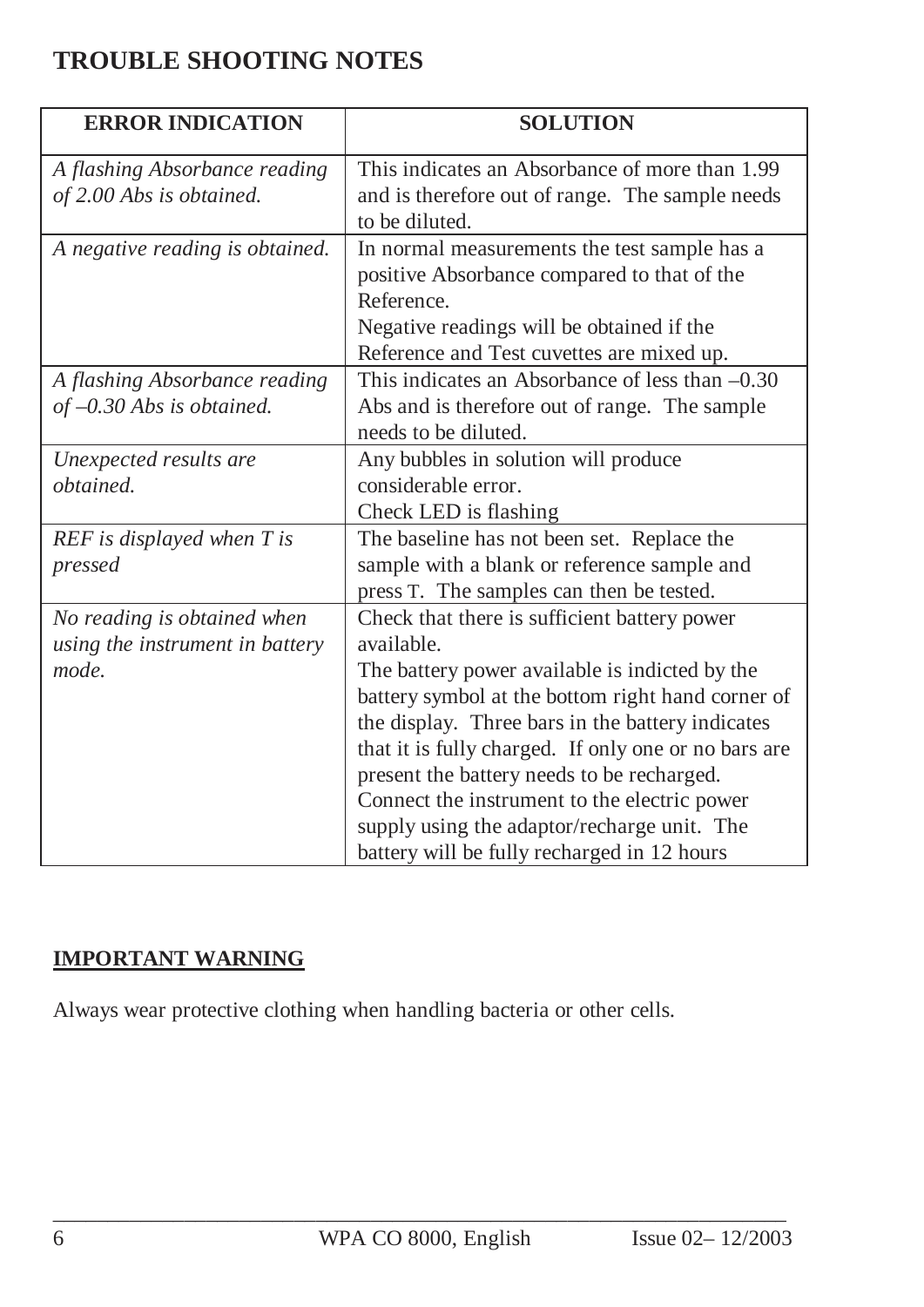## **ACCESSORIES**

| S2000P serial printer (includes serial cable)      | 80-3000-94 |
|----------------------------------------------------|------------|
| Spreadsheet interface software                     | 80-2112-23 |
| Serial interface cable                             | 80-3001-00 |
| Pack of 100 disposable cells, 1ml minimum volume   | 80-3000-60 |
| Pack of 100 disposable cells, 0.5ml minimum volume | 80-3000-76 |
| Adapter set for 10 and 12mm tubes                  | 80-3000-57 |

### **OUTPUT OF RESULTS**

#### *Use with serial printer*

The instrument is designed to print to a serial printer at 9600 Baud with the S2000P serial printer and cable. Output is automatic when **recall**/**print** is pressed and the printer is connected and switched on.

### *Use with PC*

Results can be downloaded directly to Excel when the PC has the Spreadsheet Interface Software installed (80-2112-23) and the two are linked with the serial cable (80-3001-00); detailed instructions are supplied with the software. Baud rate is 9600 and the separator should be set to space.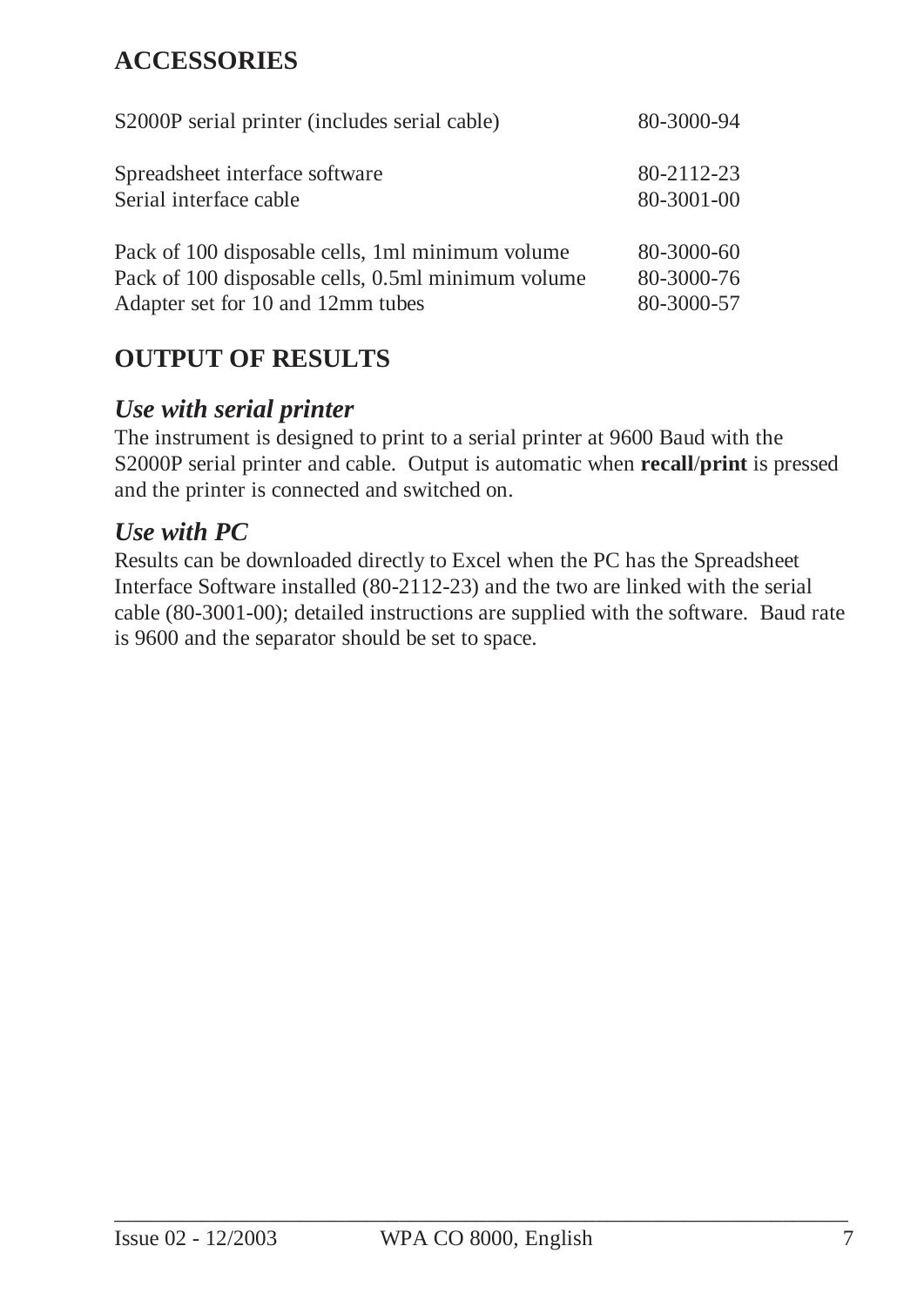## **CLEANING AND GENERAL CARE OF THE INSTRUMENT**

The instrument has no serviceable parts.

The instrument requires little maintenance, but the following are considered good practice:

- 1 Keep the instrument clean and dry. Wipe off any spilt liquids immediately. Clean with a slightly damp cloth; a non-abrasive waterbased soap or detergent may be used. The instrument may be wiped
- 2 Remove the cuvettes from the instrument when not in use.
- 3 Store in a cool place away from corrosive chemicals or fumes.

## *De-contamination procedure*

To decontaminate we recommend that the instrument is wiped with ethanol or other antibacterial detergent as required. A soaked cloth may be inserted into the cuvette chamber or ethanol sprayed directly into the compartment.

The instrument can be sterilised using formaldehyde or ethylene oxide, but not with UV light (due to plastic degradation).

For severe contamination it is possible to remove the 4 screws in the base and separate the top and bottom covers (taking care to not drop the battery inside the instrument). The contaminated areas in the instrument may then be wiped with a suitable anti-bacterial detergent.